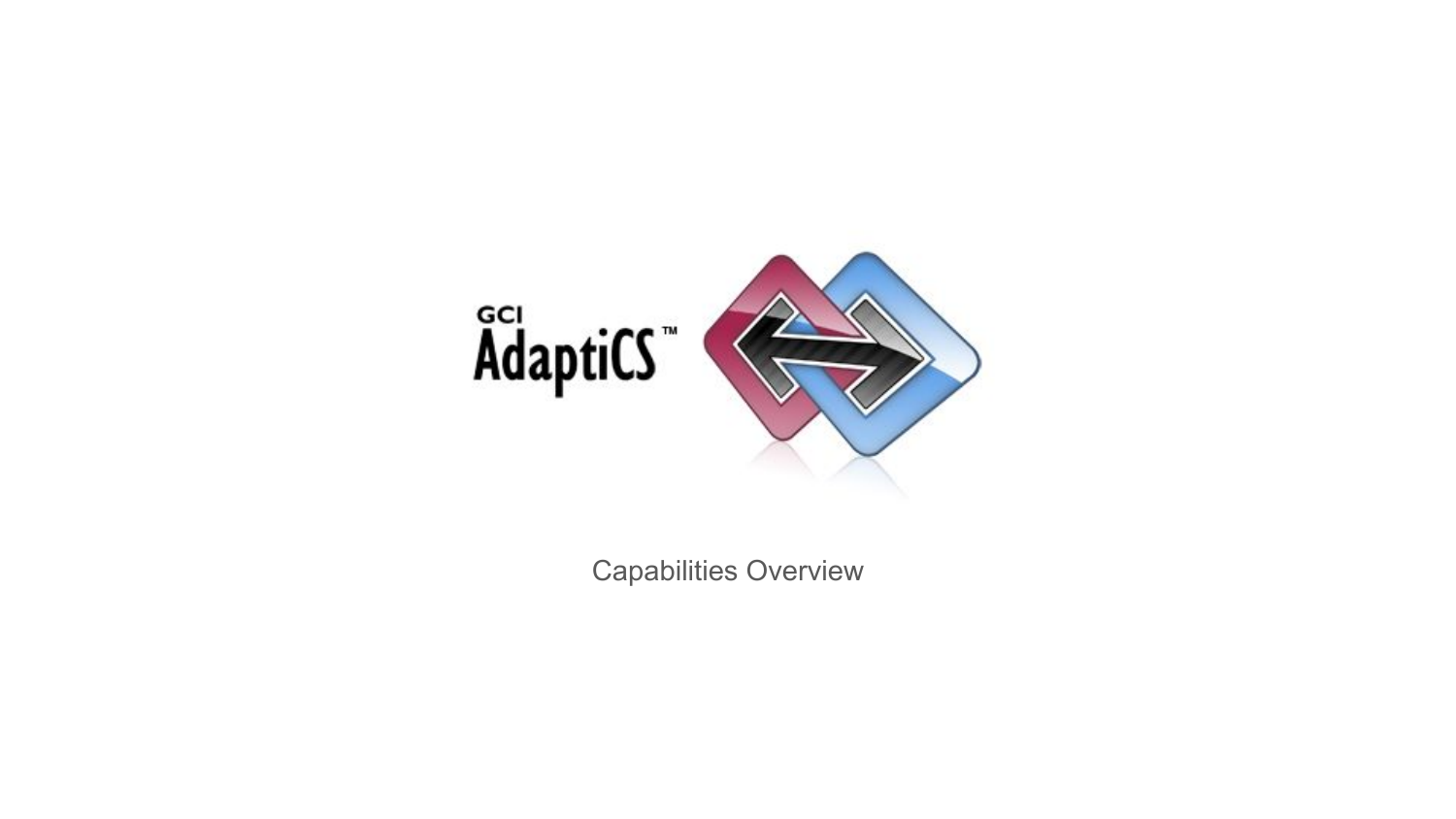## GCI Adaptics

#### **WHAT IT DOES**

- **● Cell-level assembly validation**
	- **○ In particular: Positional validation**
- **● Runs on Windows**
- **● Integrates devices, eg:**
	- **○ Torque Controller via Open Protocol**
	- **○ Encoded GCI torque reaction arms**
	- **○ Scanner**
	- **○ Vision cameras**
	- **○ Digital IO pass/fail**
	- **○ Custom**
- **● Can be plugged into an MES**
	- **○ Vendors (PINpoint, Catalyst)**
	- **○ Custom, in-house (PLC or PC)**

#### **WHAT IT DOESN'T DO**

- **● Coordination of multiple cells (MES)**
- **● Collect data**
	- **○ Rundown data is typically stored in the torque controller or forwarded to a database with 3rd party software**
- **● Flowchart style workflows**
	- **○ Work instructions with decision nodes**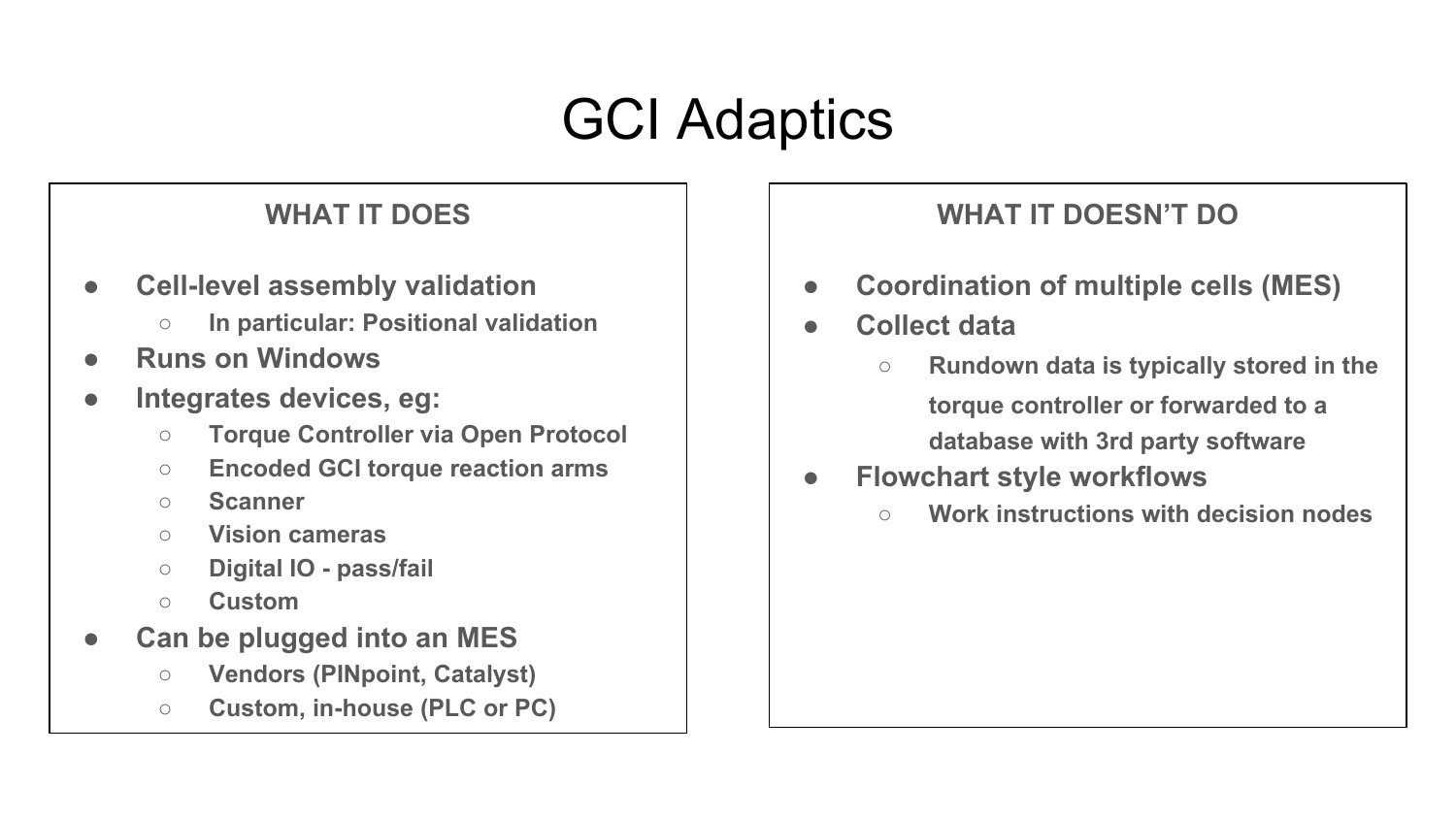# Positional Validation

Ensure all fasteners on product are torqued to specification, and enforce order of operations

- Streamlined setup
	- Initial configuration 20 minutes common
	- New pattern 5 minutes common
- Proprietary calibration algorithm
	- Improves accuracy, repeatability 0.1" common
- Fixed (sequential) or Free (any order) mode
- Rework scenarios supported
	- Click fastener on the screen to back out, re-torque
- Multi-rundown
- Inconsistently placed product...

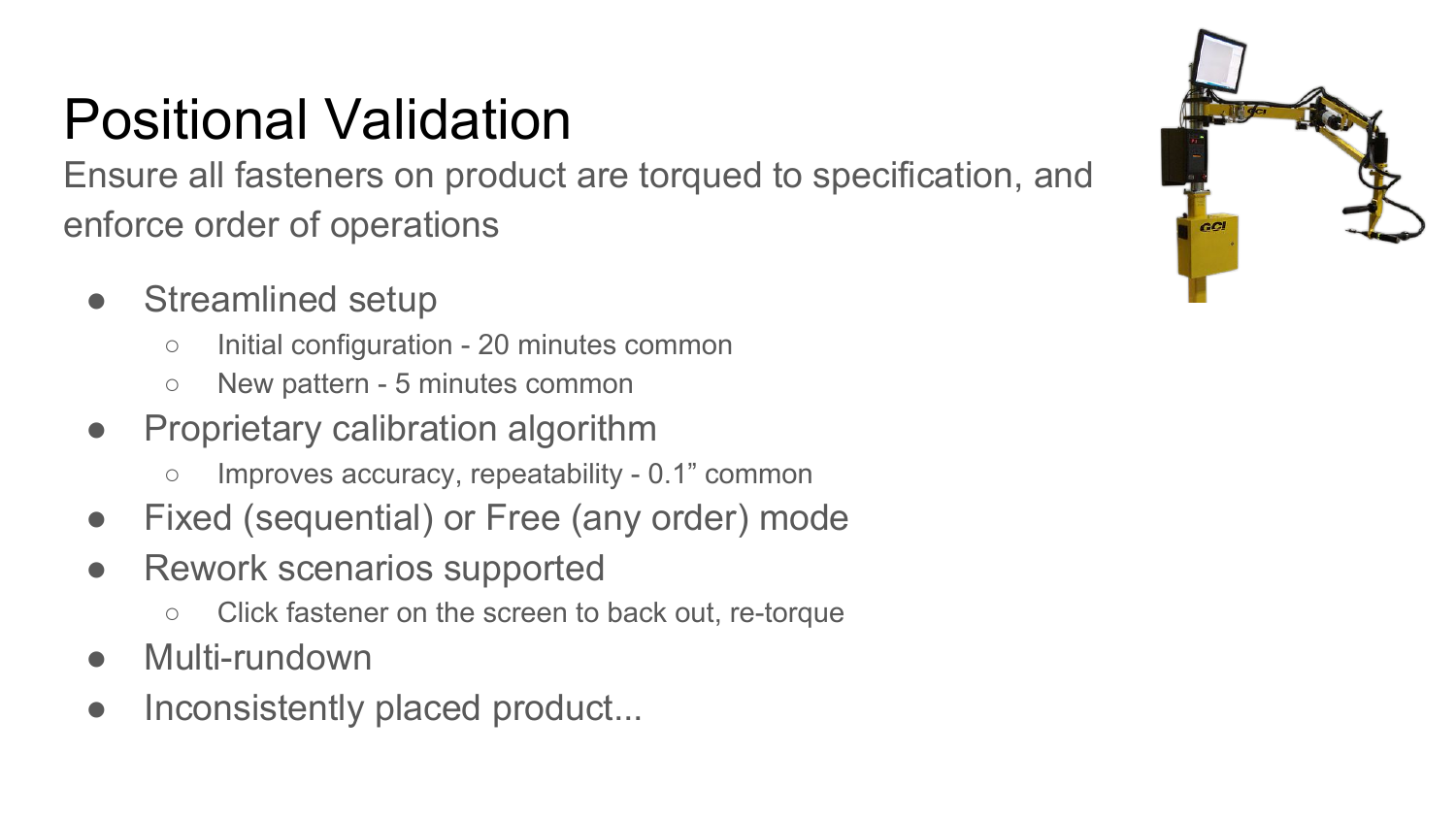### Pattern locate strategies





- **One** translation dimension inconsistent
- Orientation fixed
- Usually product comes in on rails but there is no physical stop



- More than one translation dimension, or orientation, is inconsistent
- Usually product is wheeled into station or there is a rollover fixture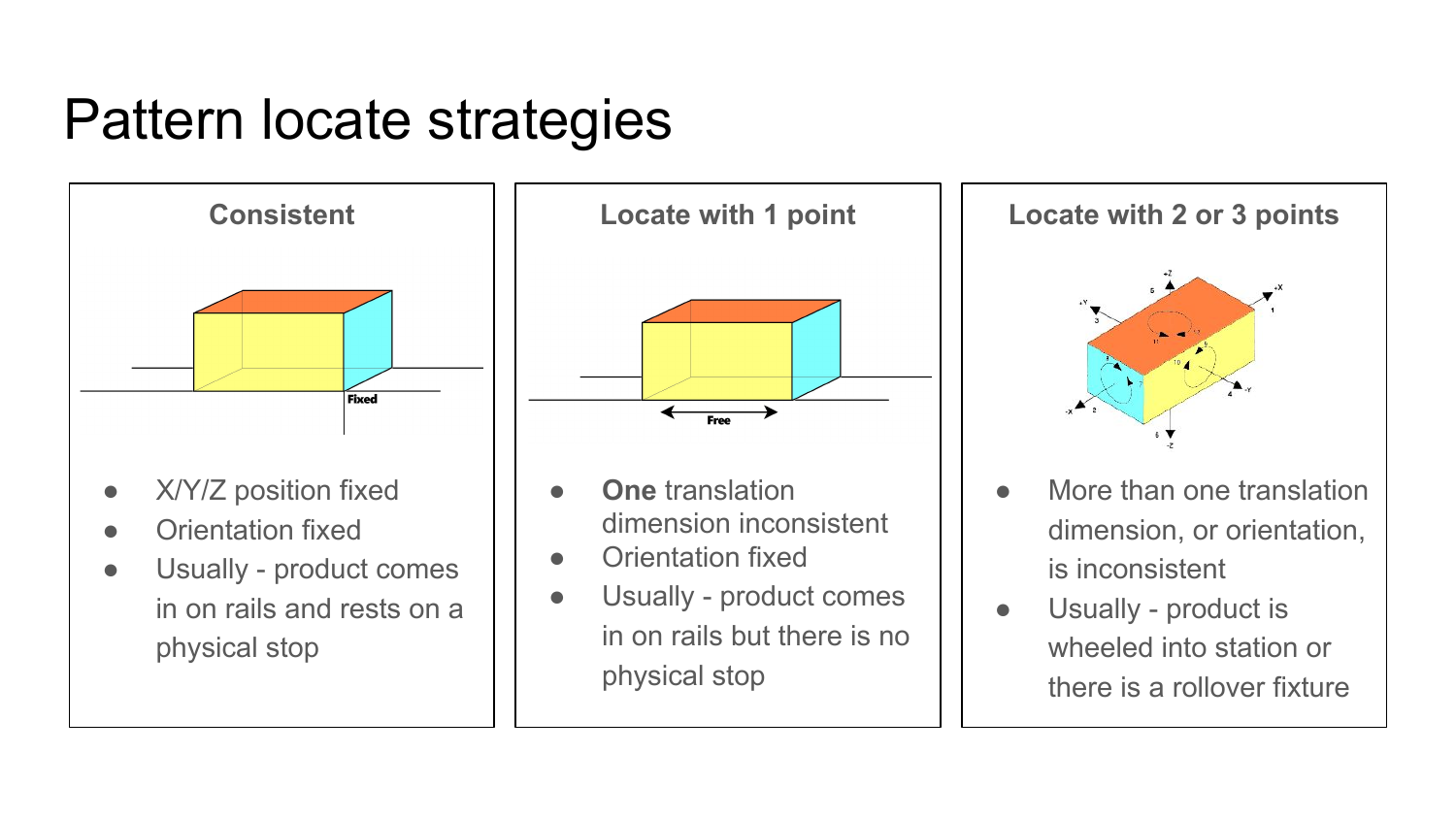# PLC interface

- Via Anybus-X Gateway
- Operations
	- Start process
	- Abort process
	- Assign serial number to rundown results
	- Repair only specific fasteners



| To Smart Arm:                    |               |                                               |  |  |                     |  |                 |  |     |  |      |  |              |                |                |  |
|----------------------------------|---------------|-----------------------------------------------|--|--|---------------------|--|-----------------|--|-----|--|------|--|--------------|----------------|----------------|--|
|                                  | 16            |                                               |  |  | 15 14 13 12         |  | 11 10 9 8 7 6 5 |  |     |  |      |  | $\vert$      | $\overline{3}$ | $\overline{2}$ |  |
| Word 0                           | Serial Number |                                               |  |  |                     |  |                 |  |     |  |      |  |              |                |                |  |
| Word 1                           |               |                                               |  |  |                     |  | Serial Number   |  |     |  |      |  |              |                |                |  |
| Word 2                           |               |                                               |  |  |                     |  | Serial Number   |  |     |  |      |  |              |                |                |  |
| Word 3                           |               |                                               |  |  |                     |  | Serial Number   |  |     |  |      |  |              |                |                |  |
| Word 4                           |               |                                               |  |  |                     |  | Process Number  |  |     |  |      |  |              |                |                |  |
| Word 5                           |               | Tasks Complete                                |  |  |                     |  |                 |  |     |  |      |  |              |                |                |  |
| Word 6                           |               | Tasks Complete                                |  |  |                     |  |                 |  |     |  |      |  |              |                |                |  |
| Word 7                           | Socket Picked |                                               |  |  |                     |  |                 |  |     |  |      |  |              |                |                |  |
| Word 8<br><b>18 TOTAL BYTES!</b> |               |                                               |  |  |                     |  |                 |  | Hea |  |      |  |              |                | AboRea         |  |
| From Smart Arm:                  | 16            |                                               |  |  | 15 14 13 12 11 10 9 |  |                 |  |     |  |      |  | $\Delta$     | 3              | $\overline{2}$ |  |
| Word 0                           |               |                                               |  |  |                     |  |                 |  |     |  | 8765 |  |              |                |                |  |
| Word 1                           |               | Running Process Number<br>Running Task Number |  |  |                     |  |                 |  |     |  |      |  |              |                |                |  |
| Word 2                           |               |                                               |  |  |                     |  | Socket to Pick  |  |     |  |      |  |              |                |                |  |
|                                  |               |                                               |  |  |                     |  |                 |  |     |  |      |  |              |                |                |  |
| Word 3<br><b>B TOTAL BYTES!</b>  |               |                                               |  |  |                     |  |                 |  | Hea |  |      |  | AmRejeAccRun |                |                |  |

Supporting CANopen, CC Link, ControlNet, DeviceNet, EtherCAT, FIP, Interbus, LonWorks, Modbus, Profinet, ModbusTCP, AS-I, Ethernet/IP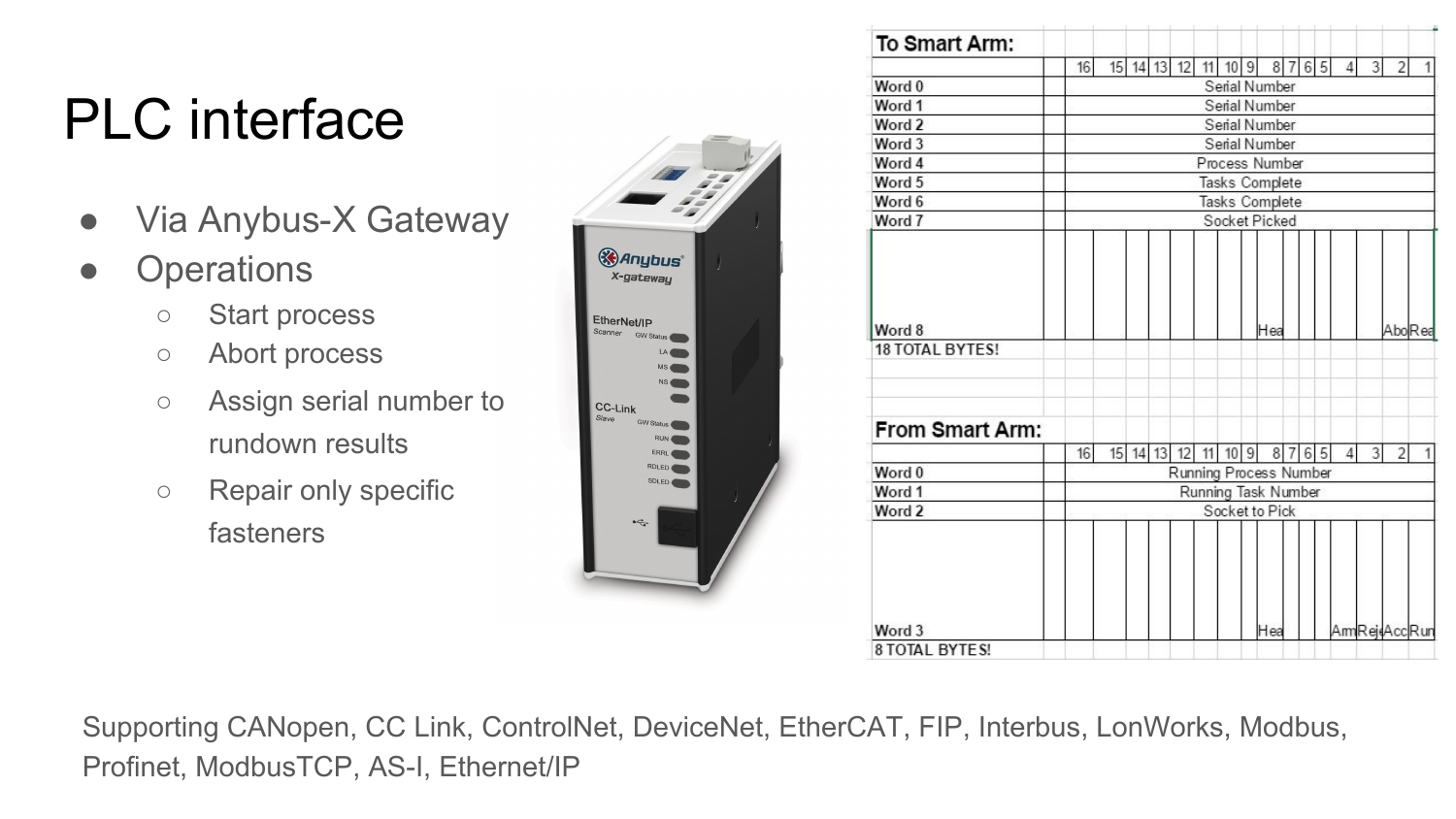### ...but you might not need it

With "passive" mode, the torque controller can act as an intermediary.

- PLC or other system selects a Job or Parameter set in torque controller
- Adaptics is notified and enforces positional constraints.

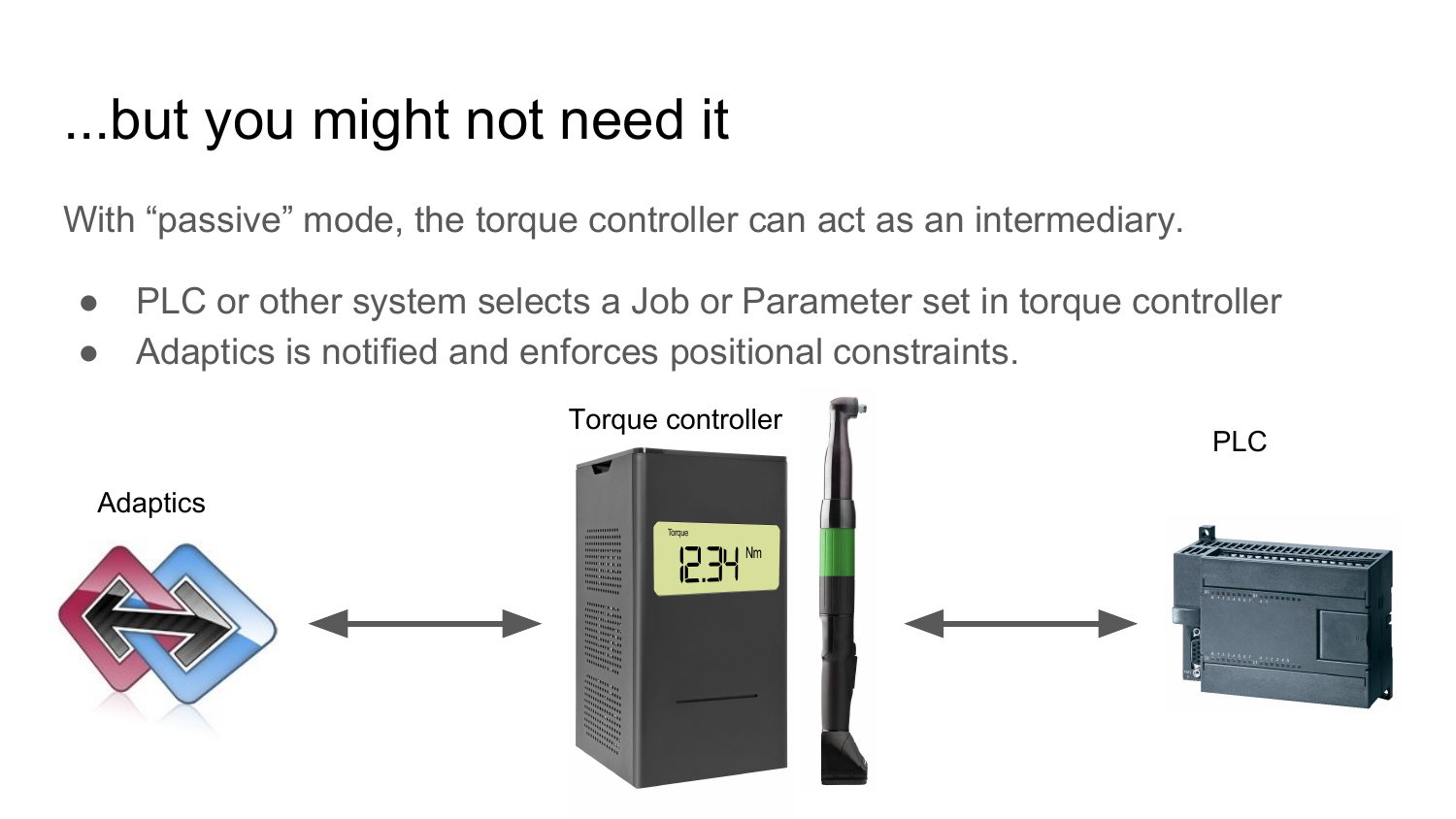# Web Service API (PC interface)

- Via Ethernet network
- Supports:
	- 3rd party MES packages
	- In-house software
- Operations
	- Run/Abort Process
	- Validate/Invalidate Tasks
	- Subscribe to feedback events (eg "Task Complete")
	- Manipulate the Adaptics user interface

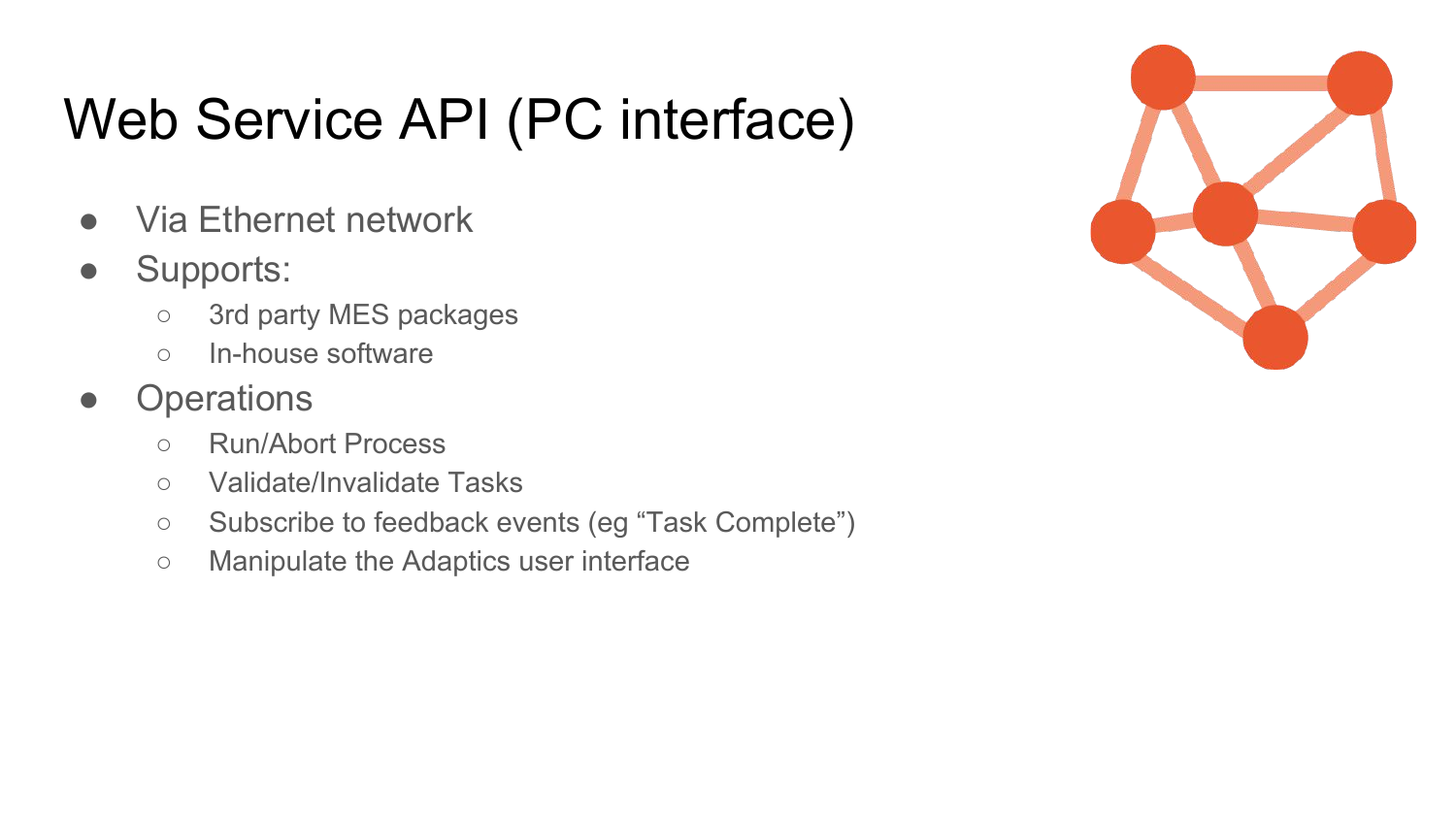# **Plugins**



### **Standard**

#### **Scanner**

- Process selection
- Component validation

#### ● Vision systems

- Cognex, Keyence
- Component validation
- Custom arm style
- Digital input
	- Click wrench, etc…

#### **Custom**

- Other device integration
- Anybus modifications
- Read/write to customer-maintained DB
	- User badge validation
	- Component barcode validation
	- Insert data
- User interface modifications